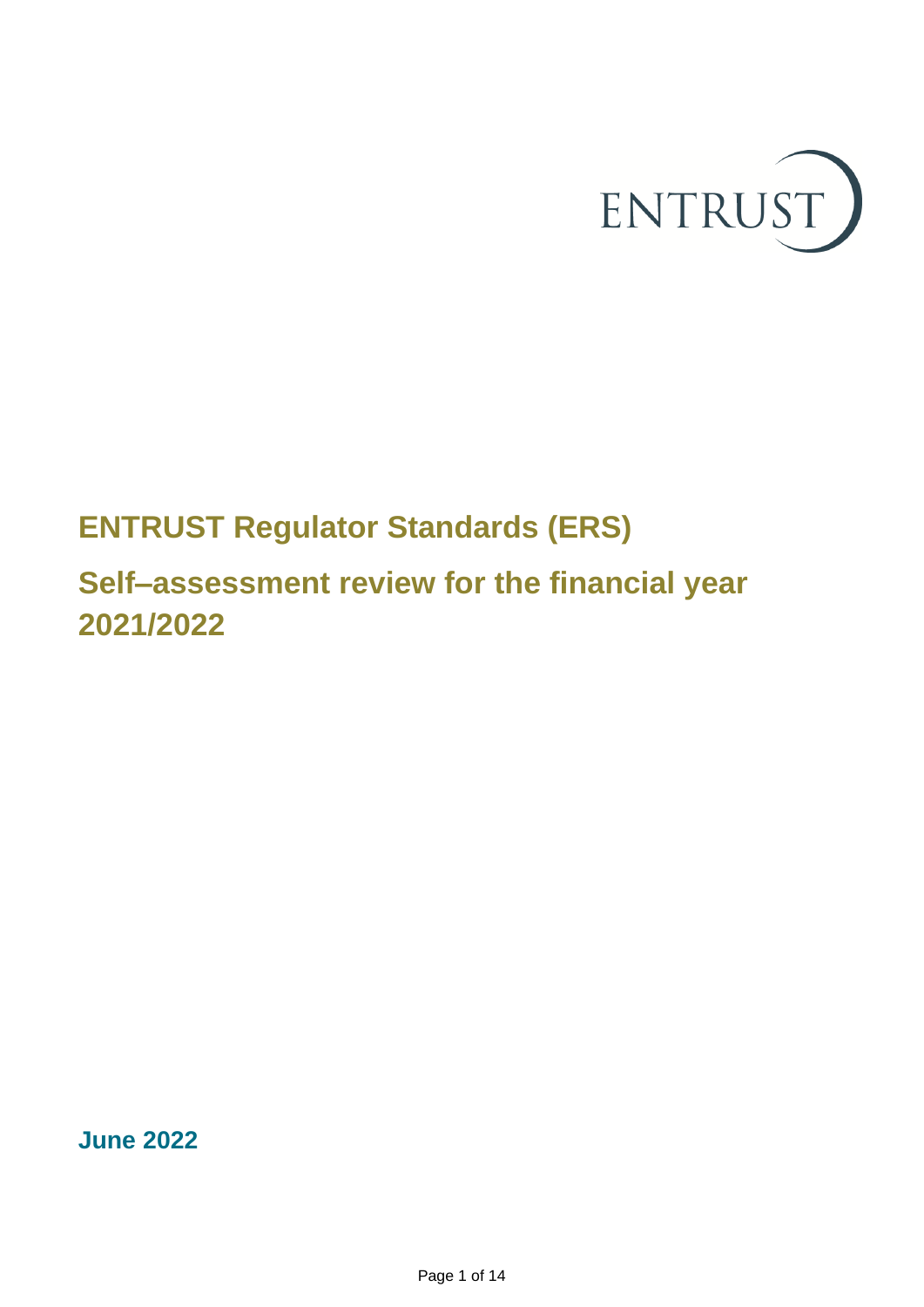### **Introduction**

The ENTRUST Regulator Standards (ERS) consist of 21 standards spread across five areas encompassing the regulatory work undertaken throughout ENTRUST whilst delivering our statutory duty to provide HM Revenue & Customs (HMRC) with independent assurance that Landfill Communities Fund (LCF) monies are spent in compliance with the Landfill Tax Regulations (1996) (Regulations).

The ERS reflect the Government's Regulators' Code which was published in April 2014 [\(https://www.gov.uk/government/publications /regulators-code\)](https://www.gov.uk/government/publications%20/regulators-code). The Regulators' Code provides a clear, flexible and principles-based framework for how regulators should engage with those they regulate. The standards were reviewed and updated in 2021.

This report provides a summary of our self-assessment of our performance against the updated ERS for 2021/2022. Each standard is listed below with evidence as to how ENTRUST has met the standard in 2021/2022.

## **1. Our duties and requirements**

**1.1 We carry out our duties as the approved regulator for the Landfill Communities Fund (LCF) in accordance with the Terms of Approval (TOA)...** *in order that…* **We maintain compliance with HMRC's requirements and provide HMRC with independent assurance that LCF funds are spent in compliance with the Regulations.**

When carrying out compliance reviews, we ensure that the contents of the TOA are recognised, aligning any developments, or changes to our processes with our duties as set out in the TOA.

In October 2021, we identified during an internal review of our enrolment process, that ENTRUST Online (EOL) required updating to remove elements of data requested from individuals as part of our enrolment process. This change was implemented to better reflect the scope of our regulatory assurance work as set out by the TOA. Also, the TOA was incorporated into the ERS in the 2021 review to ensure that it remained central to our assurance work.

#### **1.2 We consult Environmental Bodies (EBs) and other relevant stakeholders regarding any potential changes to the Regulations, guidance or requirements…** *in order that…* **Stakeholder feedback has a central role in the development of proposals for change to the Regulations, ENTRUST's guidance, or our operational model.**

We continue to consult with Stakeholders on any changes to how the LCF is regulated and any changes to our training and guidance provision. In this reporting period we concluded one formal consultation on ENTRUST's training and guidance provision. The findings of the consultation were published in April 2022 and the recommendations, if not already actioned, will be implemented in 2022/2023. The final consultation report was published on the ENTRUST website:

[www.entrust.org.uk/guidance/regulations/consultation-reports/](http://www.entrust.org.uk/guidance/regulations/consultation-reports/)

We also consulted EB's views via a survey regarding EOL in February 2022, requesting opinion on the service provided. The results of the survey are being analysed and the next steps being drafted for implementation. We note any comments received from EBs on the Annual Return and other Forms and make changes to the Forms if appropriate. In this reporting period we updated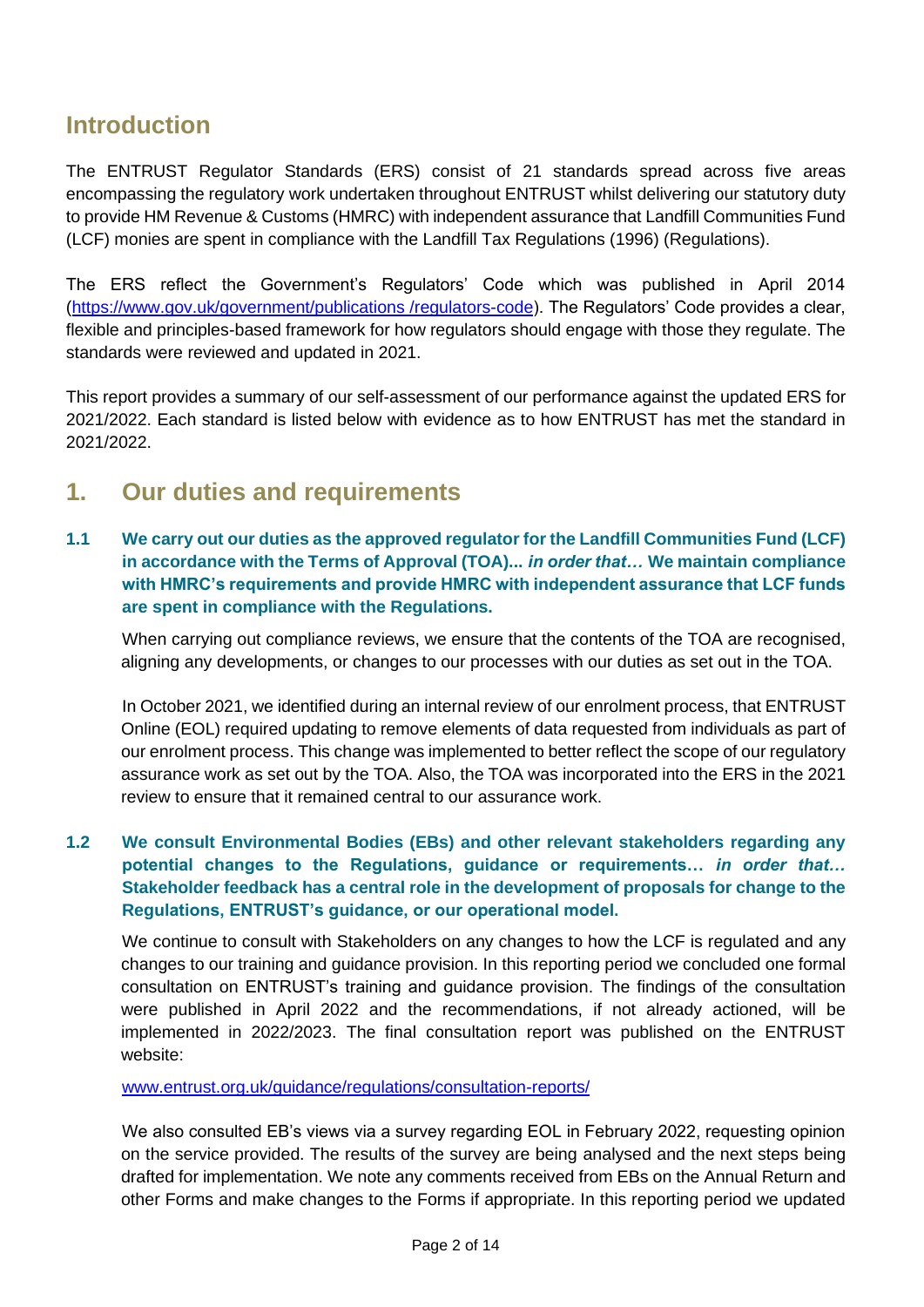the Annual Return Form (Form 4) to improve how we ask for information for EBs registering administration costs and the ENTRUST levy amount.

Any regulatory changes are communicated to EBs with accompanying advice in a timely manner. No regulatory changes have occurred in this reporting period. Any significant proposals for change are reviewed by the Chief Executive (CEO) and Senior Management Team (SMT) prior to being reviewed and approved by the Board and their submission to HMRC in the form of the Regulatory Improvements Report (RIR) or other policy specific papers.

All EB comments following compliance reviews are assessed and responded to. Combined with the EOL Survey, it was identified that further clarity was required on the document uploads page of EOL for compliance reviews. This is being prepared for implementation in 2022/2023.

#### **1.3 We report on any outcomes of reviews and consultations, including providing appropriate feedback to those who took part…** *in order that…* **Stakeholders and EBs can be confident that their input is critical in shaping the future of the LCF and our operational framework.**

When undertaking reviews, ENTRUST assesses how changes can be made to achieve the best outcome while at the same time minimising the administrative burden on Stakeholders and helping them to mitigate their risk of non-compliance with the Regulations. Where necessary, reviews also take into account the views of EBs and other stakeholders.

In 2021/2022, we issued the following reports to Stakeholders:

- The EB Satisfaction Survey Findings 22 September 2021: [https://www.entrust.org.uk/news/eb-satisfaction-survey-findings-2021;](https://www.entrust.org.uk/news/eb-satisfaction-survey-findings-2021) and
- EOL Updates 31 January 2022: [https://www.entrust.org.uk/news/updates-to-eol-january-](https://www.entrust.org.uk/news/updates-to-eol-january-2022)[2022](https://www.entrust.org.uk/news/updates-to-eol-january-2022)

The findings for the Training and Guidance Provision consultation were published in April 2022 and the EOL Survey report was published in May 2022.

#### **1.4 We provide clear and timely guidance to EBs on what they can expect, before, during and after a compliance review, providing assistance to guide EBs in continued compliance with the Regulations…** *in order that…* **EBs understand their responsibilities and have an appropriate period of time to respond to and make any interventions to address any noncompliance that are identified as part of the compliance review process.**

ENTRUST has in operation defined processes and procedures, which include communicating the requirements of an inspection visit, or review to an EB. To inform EBs of the conduct of the inspection, they are issued with an email letter and a compliance inspection leaflet outlining our processes and the expectations of EBs during the compliance visit. Initial contact with EBs that are subject to review is normally made at least six weeks prior to a review commencing.

We allow EBs an appropriate period (28 days) to respond to any findings of our compliance inspection report unless serious non-compliance issues are identified, in which case we would require a response within the statutory 14 calendar day time limit. Furthermore, EBs are allowed additional time to introduce changes to any of their policies/procedures, implement any action plans in accordance with the timescales agreed with ENTRUST in the compliance inspection report.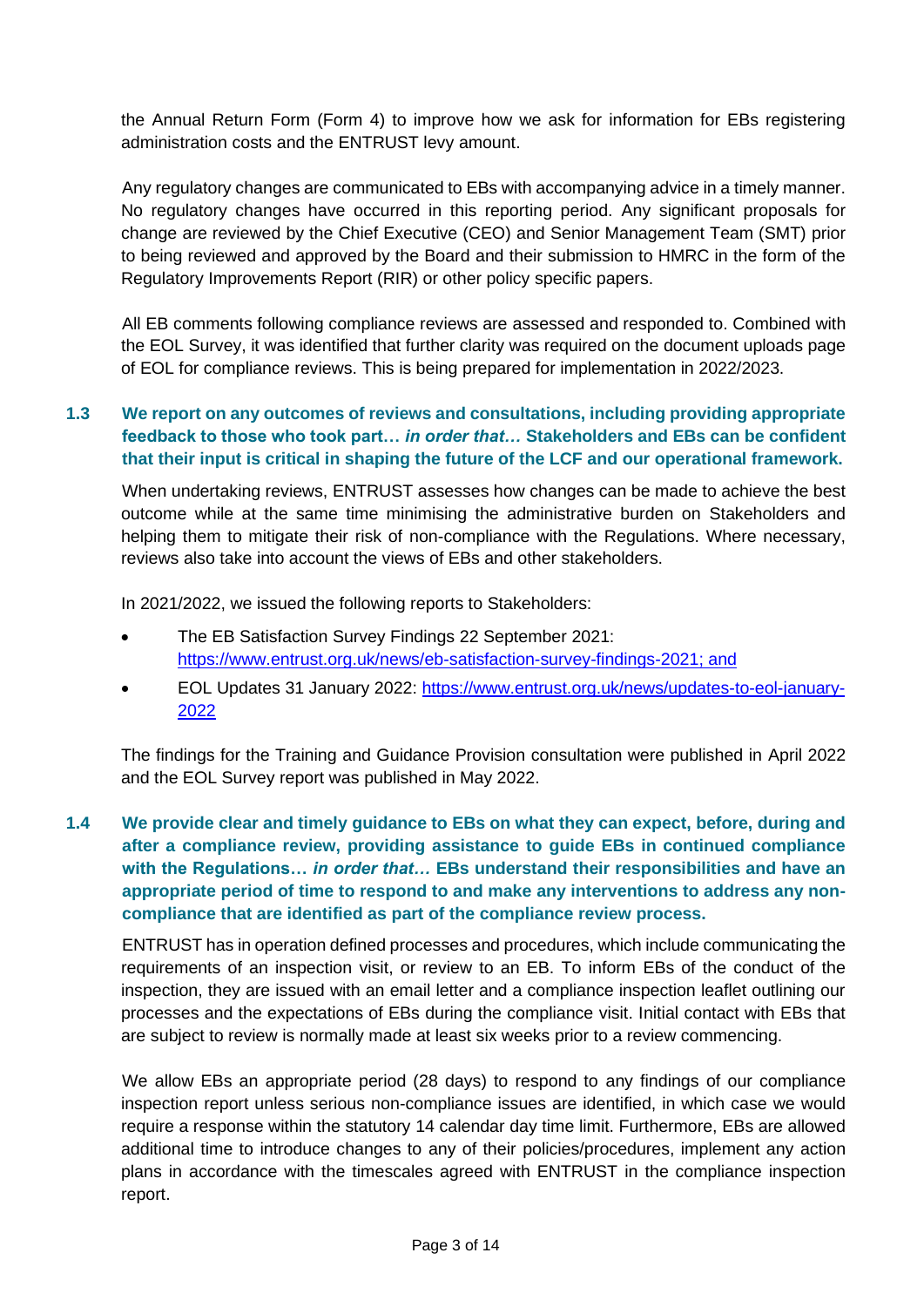We also obtain feedback on our compliance inspection review process via our online compliance satisfaction forms. The overall satisfaction with the advice and guidance provided in 2021/2022 was 4.2 out of 5, which was below our target 4.5. Having analysed these results, we decided to review our current system and seek more in-depth feedback from Stakeholders.

#### **1.5 We set out details of how breaches in the Regulations are managed and how we consider risk…** *in order that…* **Stakeholders can be confident that we operate to achieve compliance with the least overall burden for those concerned.**

ENTRUST's Breach Management Framework is set out on our website and explains each step of the process when an issue of non-compliance with the Regulations is identified:

<https://www.entrust.org.uk/environmental-bodies/breach-management/>

We also publish a quarterly report detailing regulatory breaches and how we work with EBs to resolve them. It also provides advice on how EBs can mitigate the risk of breaching the Regulations:

[https://www.entrust.org.uk/environmental-bodies/breach-management/breach-management](https://www.entrust.org.uk/environmental-bodies/breach-management/breach-management-activity/)[activity/](https://www.entrust.org.uk/environmental-bodies/breach-management/breach-management-activity/)

**1.6 As part of the breach management process, we clearly explain to non-compliant EBs the actions required of them, the reasons for these actions, as well as providing opportunities for dialogue…** *in order that…* **EBs understand their responsibilities and requirements to comply with the Regulations and have the opportunity to discuss any non-compliance with us.**

In line with best regulatory practice, we aim to manage an EBs failure to comply with the Regulations in a reasonable and proportionate manner. In accordance with the breach management process each case is set out in a breach management matrix which is reviewed by ENTRUST's Compliance Manager (CM) and CEO to ensure the appropriate level of action is applied at each stage.

When we issue a breach management letter, we set out the action(s) that an EB needs to take to rectify the non-compliance. As part of the process any EB subject to breach management action is invited to provide further information and an explanation for the reason for their noncompliance. We also send with every Advice and Guidance Letter, a list of EB responsibilities, as part of our 'coaching to compliance' ethos.

#### **1.7 In all areas, we only collect data (including personal data) when it is essential to the regulation of the LCF…** *in order that…* **We comply with all data legislation including the UK General Data Protection Regulation (UK GDPR) and Data Protection Act 2018 (DPA 2018) and uphold the highest standards of data privacy.**

We only request information from EBs when it is necessary for our role in ensuring the compliant use of LCF funds. We have undertaken multiple actions over the course of 2021/2022 to make sure that we do not request unnecessary information:

• We continue to anonymise personal data, in accordance with the ENTRUST Privacy Policy, on a monthly basis; and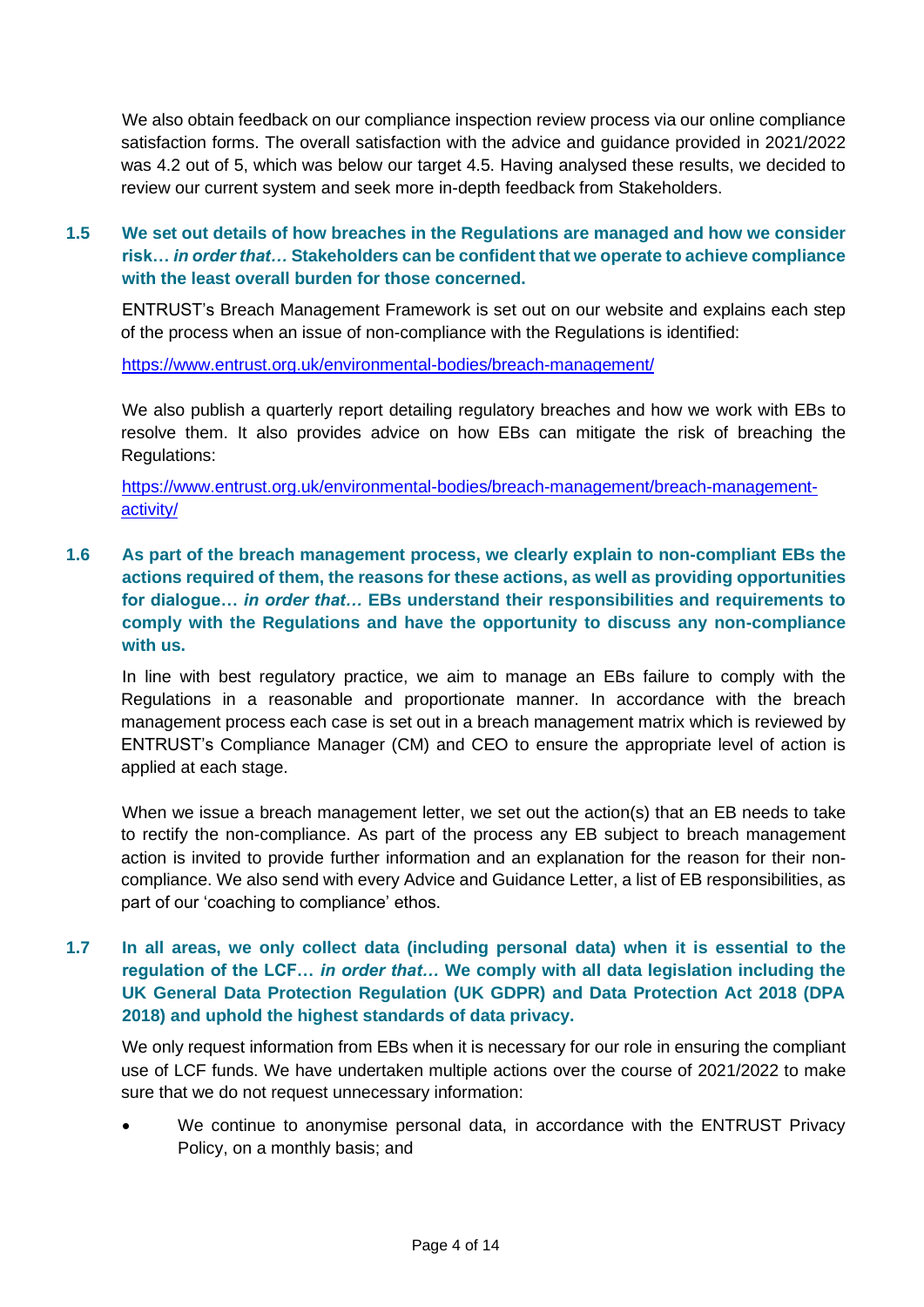• Compliance workbooks determine what information is required to carry out our compliance function. We developed a Compliance document upload facility via EOL to provide a secure and efficient option for EBs to submit information.

All data requests made to EBs in 2021/2022 made clear the timetable for any information to be provided within the request in accordance with our statutory powers of 14 calendar days.

For compliance inspections we acknowledge that EBs might require more time to prepare their response to our findings as such inspections are usually arranged (and EBs advised of what will be required) at least six weeks in advance of the visit day. Timescales are documented within compliance reports and the published compliance procedures and guidance notes on the website. Ad hoc requests for information also state a deadline for responses. In 2021/2022 we also made reasonable additional allowances, where requested, for difficulties that EBs may have experienced due to the Pandemic.

## **2. Training and guidance**

**2.1 We provide information, advice, guidance and training which is accessible, timely, focused and provides Value for Money (VfM)...** *in order that…* **EBs understand they can approach us for advice and guidance, can utilise our training and guidance provision and gain greater understanding of their responsibilities.**

Despite the impact of the Pandemic, ENTRUST's advice and guidance on the operation of the LCF remained continually available via our website, through our email and telephone Helpline support functions and during compliance inspections to assist EBs in complying with the Regulations. All of our advice adheres to ENTRUST's Customer Charter.

We continue to respond to feedback from EBs about our Guidance Manual and, where appropriate, to implement any changes in policy, or processes. The Guidance Manual was updated twice during this period. The first in July 2021 with minor updates. A further update issued in December 2021 which clarified that guidance regarding the Conditions introduced in 2015, and guidance on the NHS using LCF funded facilities. EBs were updated on all Guidance changes via published news items on our website. All changes are published in appropriate time so that EBs can prepare for any changes. Our guidance in relation to the impact of the Pandemic continued to be reviewed throughout the period and updates were also published in June and December 2021.

We have also issued guides to completing the statutory Forms required by EBs, all of which are available on our website (www.entrust.org.uk/need-help/training/) and offer support via email and telephone. We also send email reminders to all EBs regarding the annual returns and the deadline for the submissions of this return.

We use a range of surveys and feedback mechanisms to monitor the effectiveness of the advice and guidance provided to Stakeholders. Having assessed this information we are assured that the needs of Stakeholders are being met. We carried out our annual EB Satisfaction Survey between May and August 2021. The results showed that those who sought advice, guidance or information from ENTRUST in the last year expressed very strong responses, with 100 per cent of those surveyed stating that they were comfortable in approaching us for advice, guidance and information, 94 per cent also found the advice useful and 93 per cent felt they received a high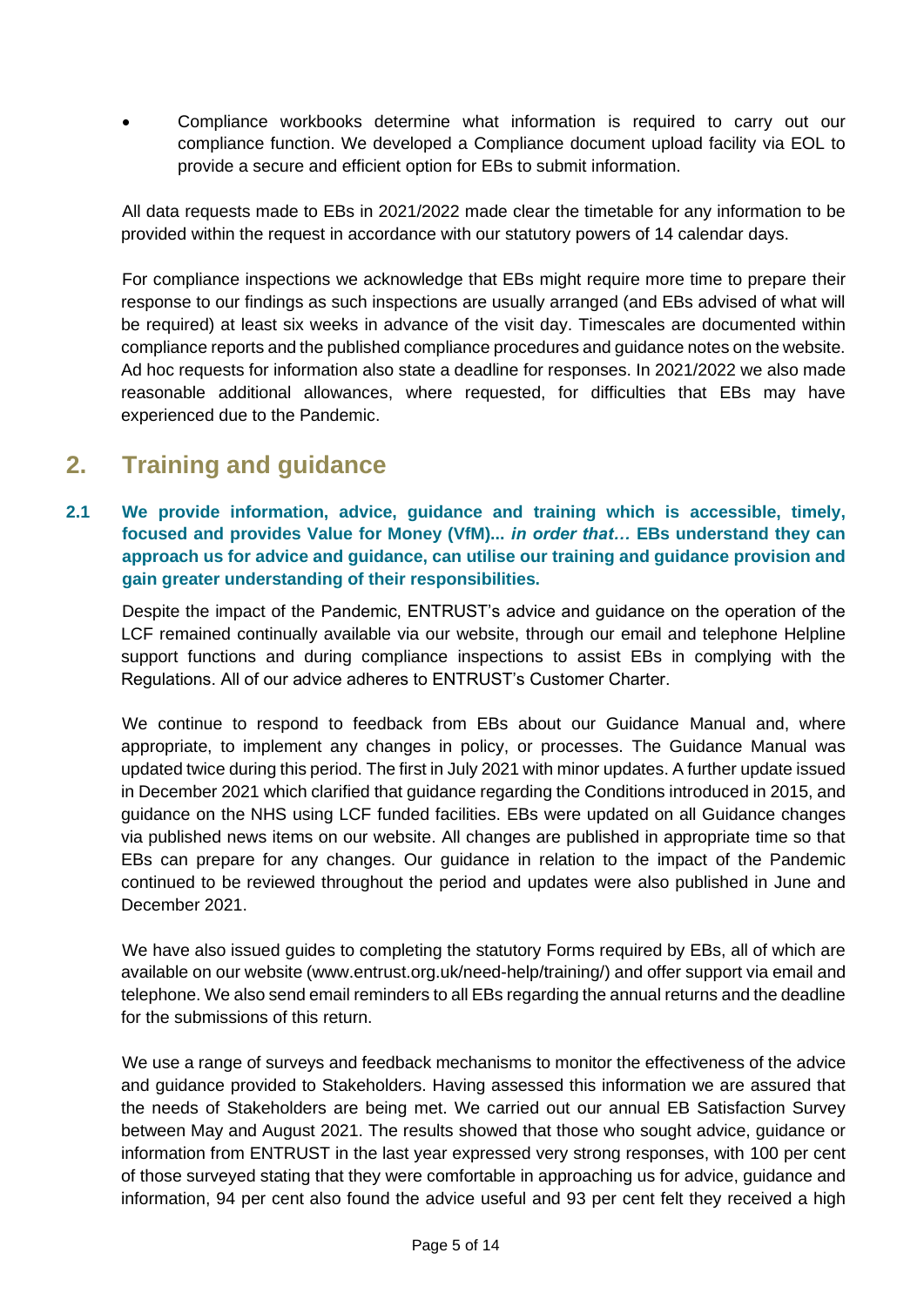level of support. Satisfaction for our Helpline service showed that 91 per cent were satisfied, or very satisfied. 92 per cent also reported that they had a good or very good experience of the Helpline Team. Finally, we continue to record all feedback relating to the Guidance Manual and maintain a log of issues raised.

#### **2.2 We review Stakeholders' training needs as a result of feedback from all Satisfaction Surveys and other communications with stakeholders…** *in order that…* **Our training and guidance for all Stakeholders continues to be relevant, accessible and fit for purpose.**

We continued to deliver out training events virtually due to the Pandemic. These events were held in September and November 2021 and in February 2021, but we also scheduled an additional event in June 2021 to meet Stakeholder's requirements.

The feedback from EBs' attendance at the training events was reviewed after each session and incorporated in the annual scheduled review of our training package, alongside feedback gathered through the delivery of the Registrations Team's Day to day activities, or through responses to the Helpline and EB Satisfaction Surveys.

This feedback was then incorporated into a review of the training and induction programme to ensure it remained cost effective and continued to meet stakeholder's needs. ENTRUST's 2021/2022 Training Report and the 2022/2023 Training Strategy were agreed by the Board in March 2022 and published in April 2022:

<https://www.entrust.org.uk/news/review-of-the-entrust-training-strategy-2021-2022>

Our training strategy for 2021/2022 incorporated measures to deliver a programme which met the needs of all EBs through a range of channels, including our LCF introductory videos and online training module for new EBs, or new Staff and volunteers of existing EBs. We updated our training materials throughout 2021/2022 to reflect changes and improvements in EOL and our guidance based on feedback from stakeholders. In this reporting period we have updated several guides to ensure they remain fit for purpose and reflect improvements we have made.

Due to the Pandemic, we were unable to operate our open-door policy for any EB who wishes to visit our office and meet our Staff through much of the period, however this is now possible and is again in operation.

### **3. How we prioritise our activities**

#### **3.1 In reviewing our operations, we use an evidence-based approach to determining priority risks in accordance with the Regulators' Code…** *in order that…* **All our operations are effective, proportionate and not unnecessarily burdensome.**

The ERS by which this self-assessment is completed, have been developed based on the Regulators Code and best regulatory practice were reviewed and updated during the year.

When reviewing operations, we use the ERS to guide our processes, ensuring that the Regulators code is central to our review processes. As part of our continuous improvement programme, we regularly review our systems and operations and monitor feedback we receive from EBs to best inform our strategy for any developments to our processes.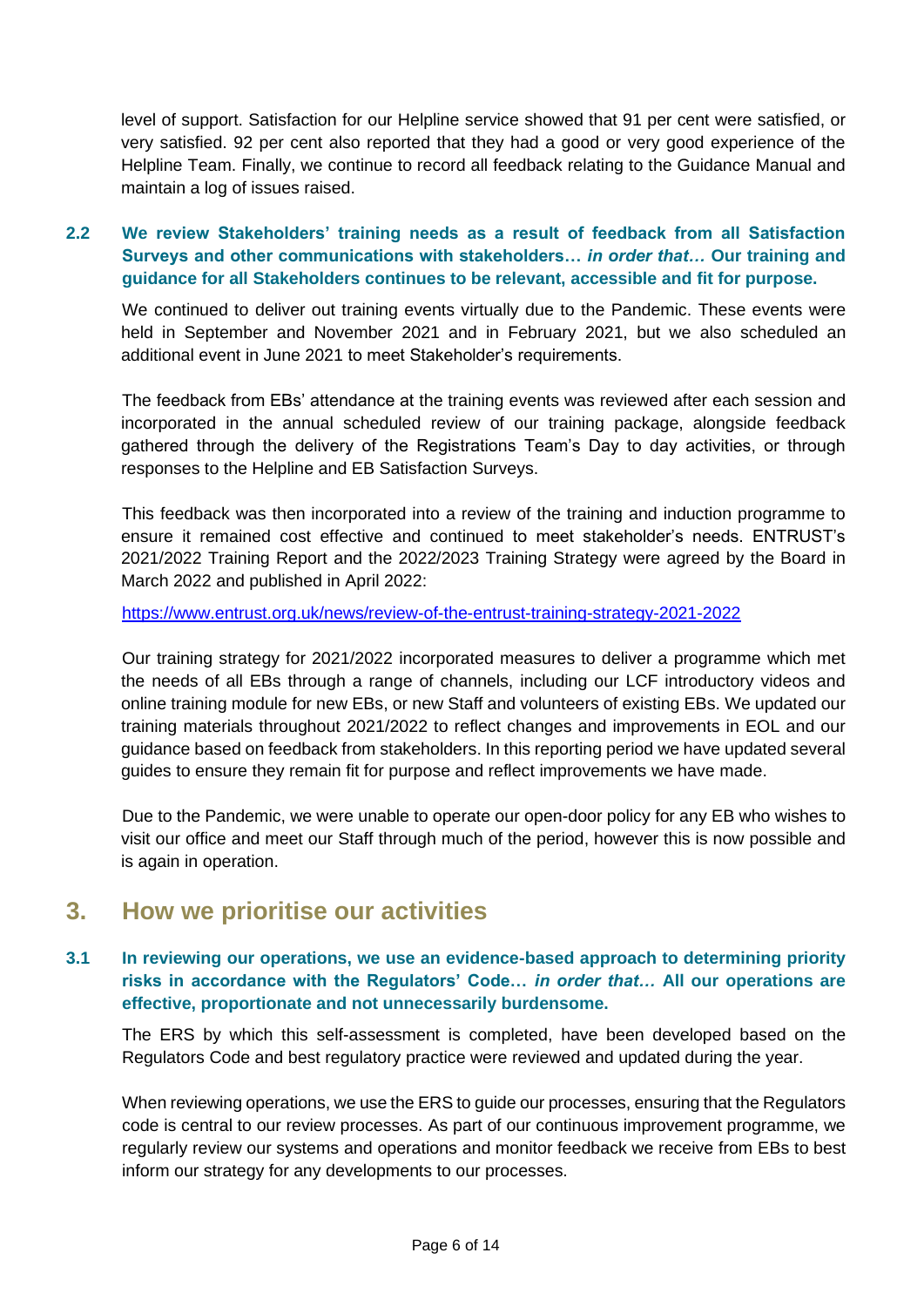The EB satisfaction survey process involved the development of a comprehensive action plan to address the risks that have been identified from the evidence provided by EBs. This is coupled with evidence from other forums, such as Association of Distributive and Environmental Bodies (ADEB), Information and Networking Forum (INF) and other communications.

#### **3.2 We prepare a corporate plan annually which is approved by our Board and HMRC…** *in order that…* **Stakeholders can be assured that we are a transparent organisation, whose work is structured, planned and monitored, while delivering VfM.**

Our Corporate Plan was developed, approved by the Board and HMRC and the final agreed version published on 31 March 2021 for the 2021/2022 financial year. This document explains how we:

- Mitigate the risk of financial loss to the Exchequer by providing HMRC with independent assurance that LCF monies are spent compliantly in accordance with the Regulations; and
- Continue to deliver the requirements of the TOA, which ensure that we fully support HMRC in regulating the fund and delivering the annual objectives and Key Performance Indicators (KPIs) set by HMRC.

#### **3.3 We use a risk model to help determine how often each EB, or project should be reviewed. From the model, EB risk scores are generated based on their history within the LCF…** *in order that...* **EBs are not reviewed more often than is proportionate and necessary in order that we can provide assurance to HMRC that LCF monies are spent in accordance with the Regulations.**

All EBs are awarded an individual risk score consisting of a number of key risk indicators, which are based on the data held on EOL. These risk scores are updated in real time and are based on an EBs activity and performance and are used to determine how often EBs are subject to compliance inspections. Our website details the risk assessment process, risk indicators and weightings used in the EB Risk Model:

<https://www.entrust.org.uk/environmental-bodies/compliance-process/>

The Risk Models are reviewed annually to ensure that they continue to reflect HMRC priorities for the Fund. Individual EB or Project risk scores are included in the compliance inspection reports. EB risk scores are one of the Benchmarking indicators which are also detailed within inspection reports and published on the website:

<https://www.entrust.org.uk/environmental-bodies/compliance-process/good-practice/>

### **4. Transparency and accountability**

**4.1 We publish several corporate documents including our Customer Charter, service standards, and details of our performance against these standards. These are measured through the feedback from the annual EB Satisfaction Survey…** *in order that…* **Stakeholders understand our service standards are transparent, know what is expected of us and understand our expectations of Stakeholders when working with our staff.**

Our Customer Charter and service standards were updated and published on our website in December 2021 (www.entrust.org.uk/about-us/standards-of-service/). These are reviewed every two years to ensure they remain fit for purpose.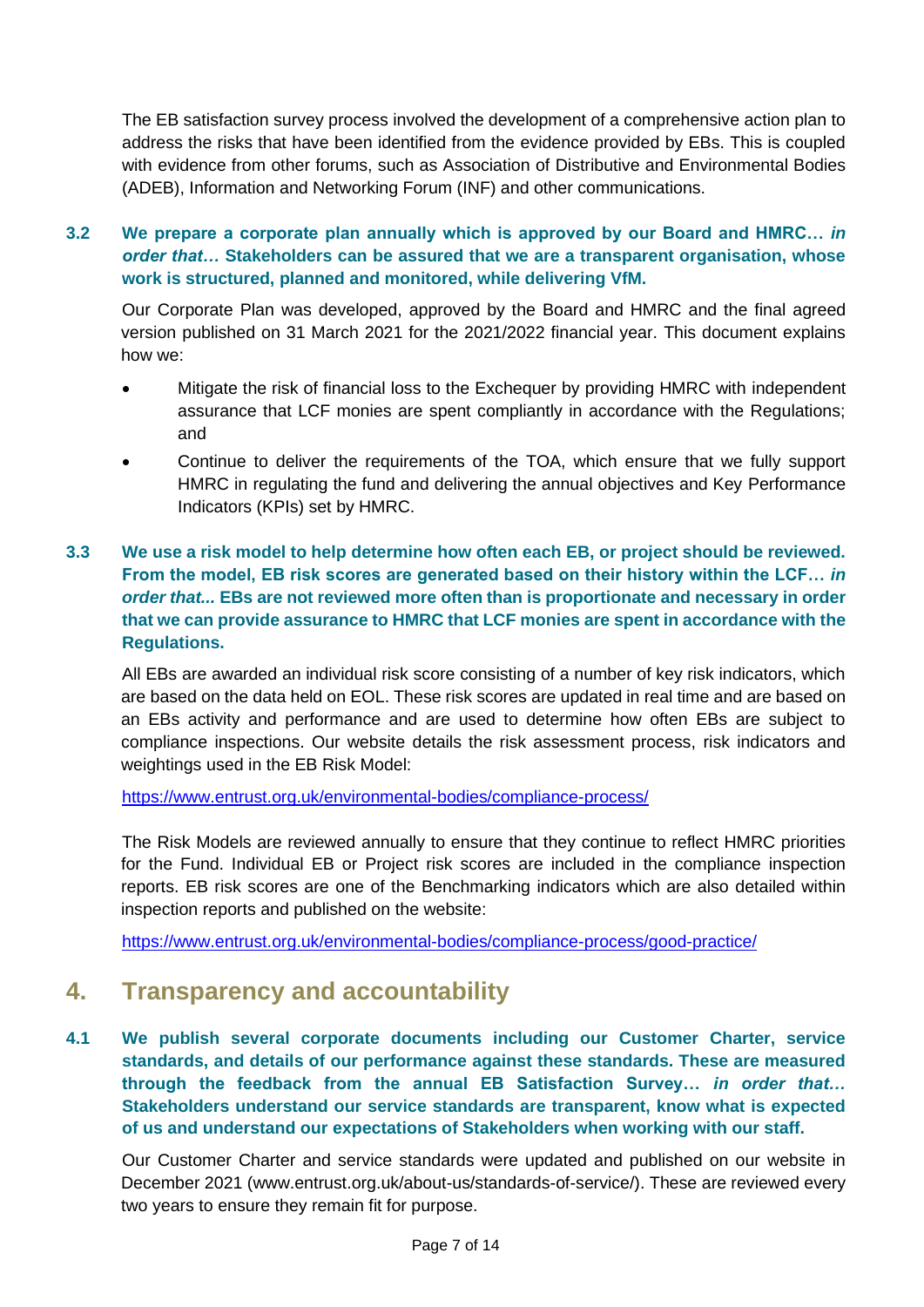In the EB satisfaction survey, only 0.6 per cent believed ENTRUST not to be transparent in its activities. The EB Satisfaction Survey ran from May to July 2021 and the results were published on the ENTRUST website in September 2021. A news item, email communication sent to the main contact of all EB's and the Company's Twitter feed were used to highlight the survey to stakeholders:

<https://www.entrust.org.uk/about-us/environmental-body-satisfaction-survey/>

#### **4.2 We publish details of our Staff and their contact details…** *in order that…* **Stakeholders know who to contact and how to contact them.**

Details of all ENTRUST Staff including job titles, direct dial phone numbers and photographs are included on the 'contact us' page of our website. We use the ENTRUST website to ensure that all information relating to the regulation of the LCF is transparent and accessible at:

#### [www.entrust.org.uk/contact-us](http://www.entrust.org.uk/contact-us)

#### **4.3 We set out a clear complaints policy and publish anonymised accounts of the outcomes of formal complaints…** *in order that…* **Stakeholders understand how to make a complaint, how any complaint will be handled and can view the results of the complaints process.**

Our complaints procedure and whistle blowing policies are clearly laid out on the ENTRUST website and were reviewed in March 2021 as part of the website content review. No complaints were lodged with ENTRUST in the reporting period.

[www.entrust.org.uk/about-us/complaints-process/](http://www.entrust.org.uk/about-us/complaints-process/)

**4.4 We provide a clear and impartial route to appeal against our decision to reject a project, or enrolment application. The route to appeal, either in person or in writing, is clearly explained to those whose applications are not accepted…** *in order that…* **Stakeholders have confidence in the projects and enrolment approval processes, their transparency, and that all applications that comply with the Regulations will be approved.**

We have a clear, documented process for appeals and applicants have a clearly identified route by which they can appeal and provide representations associated with enrolments and project approvals:

[\(www.entrust.org.uk/projects/review-panel/\)](http://www.entrust.org.uk/projects/review-panel/)

Our EB enrolment and project application Review Panel met once in February 2022 to review rejected project and enrolment applications. The project application related to a specific user group project, which was not accessible to the general public. The EB did not attend the meeting and while the project was rejected, we agreed to raise the issue of specific user group projects with HMRC. This issue will also be included in our 2022/2023 RIR. The enrolment applicant attended the Panel and the Panel decided to request further information. Both applicants were advised in writing of the Review Panel's decisions;

### **5. Better regulation**

**5.1 We operate an ethos of coaching to compliance…** *in order that…* **We achieve the objectives of compliance through quality information, advice, guidance and training, reducing the need for breach management measures.**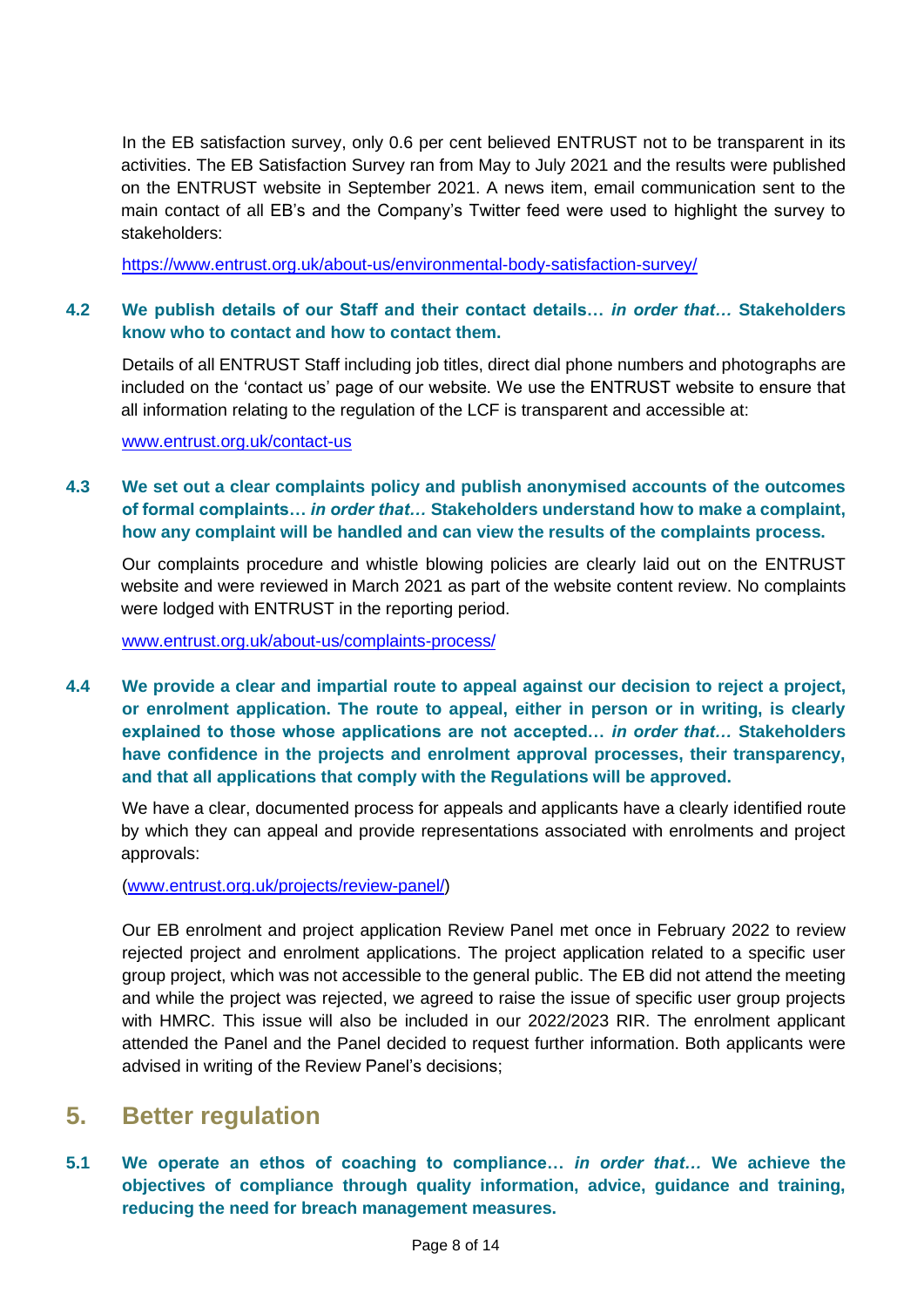Our defined enrolment process requires the Registrations Team to contact new enrolments to talk through general EB responsibilities and to answer any queries before projects are submitted.

When issuing breach management letters, these are accompanied by a requirement to detail how the EB will change their processes to mitigate the risk of further breaches in the future.

As part of our ethos of 'coaching to compliance', we provide advice and guidance to enable the EB to address any issues identified in our compliance inspection reports.

#### **5.2 In responding to consultations, developing proposals for change, revisions and additions to forms we consider risk and burden…** *in order that…* **We assess which method would best achieve the intended outcome with the least burden for Stakeholders.**

We make recommendations to HMRC in a RIR every year. Our 2021 report was issued to HMRC in July 2021. Our suggested changes to how the LCF is regulated are based on our experience of regulating the fund and have been fully reviewed prior to inclusion in the report. Any evidence is also collected prior to the collation of the report to ensure any changes are evidence based and will be effective and proportionate.

When reviewing forms, or making additions we always look to do so in a way which will minimise the regulatory burden placed upon EBs. EOL is available for all reporting requirements as per our online delivery strategy. We look to constantly improve EOL and implement any improvements that will improve the usability of EOL and reduces the burden for EBs where possible.

#### **5.3 We seek to understand those we regulate through regular liaison with representative groups and individual EBs in all our interactions with them…** *in order that…* **We understand the impacts and outcomes of our work on Stakeholders.**

In regular meetings with EBs, via the ADEB and INF forums and our communication with individual EBs, we believe we fully consider their views and concerns, recognising the consequences of any changes to the Regulations, or our processes. After each ADEB meeting, or meeting with an EB Board, we record any points that they raise and where appropriate to address any issues or concerns raised, to ensure we are fully recognising how our regulatory role impacts EBs.

#### **5.4 We ensure that all members of our Staff have the skills to assist Stakeholder enquiries, understanding the principles of good regulation and service standards…** *in order that…* **Stakeholders are confident in a quality service and consistent advice.**

The training needs of our members of Staff are assessed though the annual appraisal process and are incorporated into their individual training programme. We also develop a collective training programme to ensure that members of Staff have the knowledge and skills to meet the needs of ENTRUST and those we regulate. The training plan is approved annually by the ENTRUST Board.

The Staff training programme delivered in 2021/2022 incorporated sessions on cyber security, well-being, fraud prevention, IT skills, and stress awareness.

Once appointed new members of Staff undergo a comprehensive induction plan that incorporate relevant training on UK GDPR and data protection, Health and Safety, Fire awareness and job specific training requirements.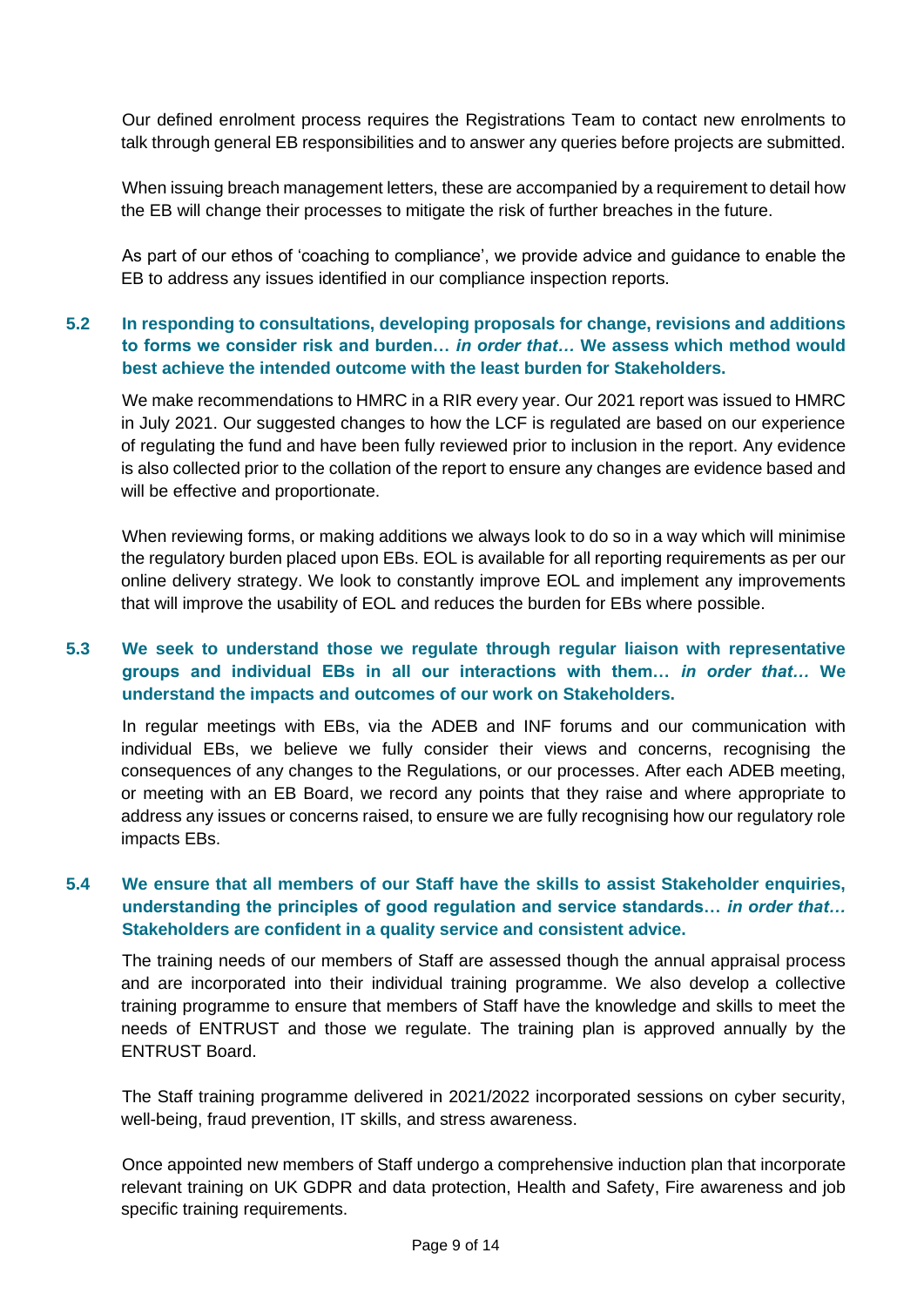#### **5.5 We publish anonymised benchmarking data for a range of metrics including EB risk scores…** *in order that…* **EBs can measure their performance compared to other EBs.**

In June 2021, we published our fifth set of anonymised data (provided by EBs via annual returns and other reporting requirements) against a set of key scheme metrics to enable EBs to benchmark their own performance against that of the Sector. The data was published alongside guidance instructing EBs on how to best make use of the information:

[www.entrust.org.uk/news/environmental-body-benchmarking-data-2020-2021](http://www.entrust.org.uk/news/environmental-body-benchmarking-data-2020-2021)

## **Conclusion**

The ongoing assessment of our work against the ERS throughout the year is key to ensuring that our regulatory activity follows the principles set out in the Regulator's Code and best regulatory practice. We believe that for each of the ERS, we believe that the evidence provided in the report, demonstrates that we have fully met the Standards.

All requirements of the ERS have been rated as green and assessed as met in 2020/2021. As set out in the Corporate Plan 2021-2024 we will review the ERS each year to ensure that they continue to both reflect recommended best practice and the latest standards for regulators.

#### **APPENDIX**

Appendix A - ENTRUST Regulator Standards - Annual Assessment - 2021 2022 - RAG matrix

### **ENTRUST June 2022**

Page 10 of 14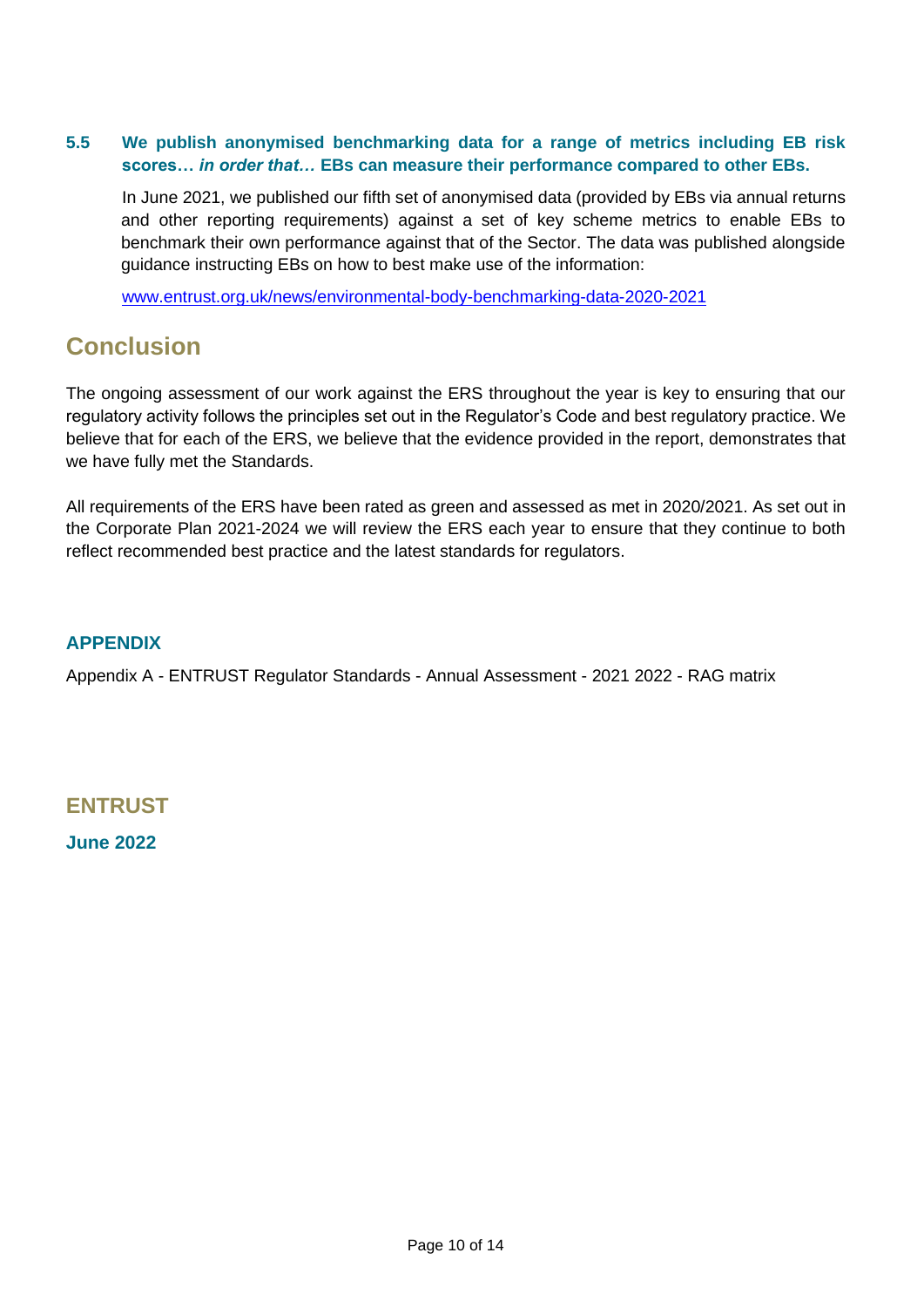# **ENTRUST Regulator Standards (ERS)**

#### **2021/2022 Annual Assessment**

| <b>Section 1: Our duties and requirements</b> |                                                                                                                                                                                                                      |                       |                                                                                                                                                                                                                                |                                         |
|-----------------------------------------------|----------------------------------------------------------------------------------------------------------------------------------------------------------------------------------------------------------------------|-----------------------|--------------------------------------------------------------------------------------------------------------------------------------------------------------------------------------------------------------------------------|-----------------------------------------|
| <b>Ref</b>                                    | <b>Standard</b>                                                                                                                                                                                                      |                       |                                                                                                                                                                                                                                | <b>Rating</b><br>(Green,<br>Amber, Red) |
| $1.1$                                         | We carry out our duties as the approved<br>regulator for the Landfill Communities Fund<br>(LCF) in accordance with the Terms of Approval<br>(TOA)                                                                    | In order that         | We<br>compliance<br>HMRC's<br>maintain<br>with<br>provide<br><b>HMRC</b><br>requirements<br>and<br>with<br>independent assurance that LCF funds are spent<br>in compliance with the Regulations.                               | <b>Green</b>                            |
| 1.2                                           | We consult Environmental Bodies (EBs) and<br>other relevant stakeholders regarding any<br>potential changes to the Regulations, guidance<br>or requirements                                                          | In order that         | Stakeholder feedback has a central role in the<br>development of proposals for change to the<br>Regulations, ENTRUST's guidance, or our<br>operational model.                                                                  | Green                                   |
| $1.3$                                         | We report on any outcomes of reviews and<br>consultations, including providing appropriate<br>feedback to those who took part                                                                                        | In order that         | Stakeholders and EBs can be confident that their<br>input is critical in shaping the future of the LCF<br>and our operational framework.                                                                                       | Green                                   |
| $1.4$                                         | We provide clear and timely guidance to EBs on<br>what they can expect, before, during and after a<br>compliance review, providing assistance to<br>guide EBs in continued compliance with the<br><b>Regulations</b> | In order that         | EBs understand their responsibilities and have an<br>appropriate period of time to respond to and<br>make any interventions to address any non-<br>compliance that are identified as part of the<br>compliance review process. | <b>Green</b>                            |
| 1.5                                           | We set out details of breaches in the<br>Regulations are managed and how we consider<br>risk                                                                                                                         | In order that $\dots$ | Stakeholders can be confident that we operate to<br>achieve compliance with the least overall burden<br>for those concerned.                                                                                                   | <b>Green</b>                            |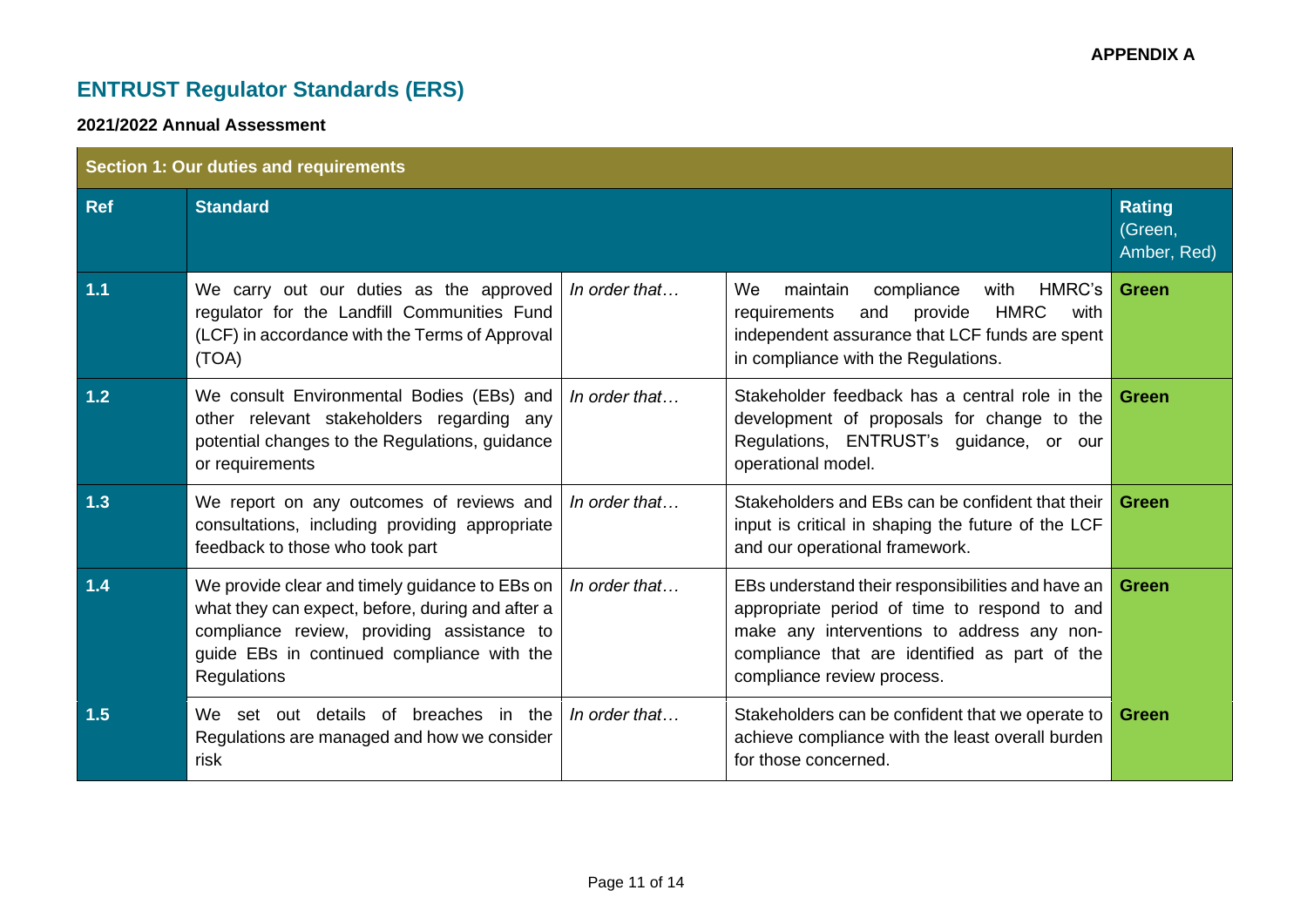| 1.6                                         | As part of the breach management process, we<br>clearly explain to non-compliant EBs the actions<br>required of them, the reasons for these actions,<br>as well as providing opportunities for dialogue | In order that | EBs understand their responsibilities<br>and<br>requirements to comply with the Regulations and<br>have the opportunity to discuss any non-<br>compliance with us.                                      | <b>Green</b> |
|---------------------------------------------|---------------------------------------------------------------------------------------------------------------------------------------------------------------------------------------------------------|---------------|---------------------------------------------------------------------------------------------------------------------------------------------------------------------------------------------------------|--------------|
| 1.7                                         | In all areas, we only collect data (including<br>personal data) when it is essential to the<br>regulation of the LCF                                                                                    | In order that | We comply with all data legislation including the<br>UK General Data Protection Regulation (UK<br>GDPR) and Data Protection Act 2018 (DPA<br>2018) and uphold the highest standards of data<br>privacy. | <b>Green</b> |
| <b>Section 2: Training and guidance</b>     |                                                                                                                                                                                                         |               |                                                                                                                                                                                                         |              |
| 2.1                                         | We provide information, advice, guidance and<br>training which is accessible, timely, focused and<br>provides Value for Money (VfM)                                                                     | In order that | EBs understand they can approach us for advice<br>and guidance, can utilise our training and<br>provision<br>guidance<br>and<br>gain<br>greater<br>understanding of their responsibilities.             | <b>Green</b> |
| 2.2                                         | We review Stakeholders' training needs as a<br>result of feedback from all Satisfaction Surveys<br>and other communications with stakeholders                                                           | In order that | Our training and guidance for all Stakeholders<br>continues to be relevant, accessible and fit for<br>purpose.                                                                                          | <b>Green</b> |
| Section 3: How we prioritise our activities |                                                                                                                                                                                                         |               |                                                                                                                                                                                                         |              |
| 3.1                                         | In reviewing our operations, we use an<br>evidence-based approach to determining<br>priority risks in accordance with the Regulators'<br>Code                                                           | In order that | All our operations are effective, proportionate and<br>not unnecessarily burdensome.                                                                                                                    | <b>Green</b> |
| 3.1                                         | We prepare a corporate plan annually which is<br>approved by our Board and HMRC                                                                                                                         | In order that | Stakeholders can be assured that we are a<br>organisation,<br>transparent<br>whose work<br><b>is</b><br>structured,<br>planned<br>and<br>monitored,<br>while<br>delivering VfM.                         | <b>Green</b> |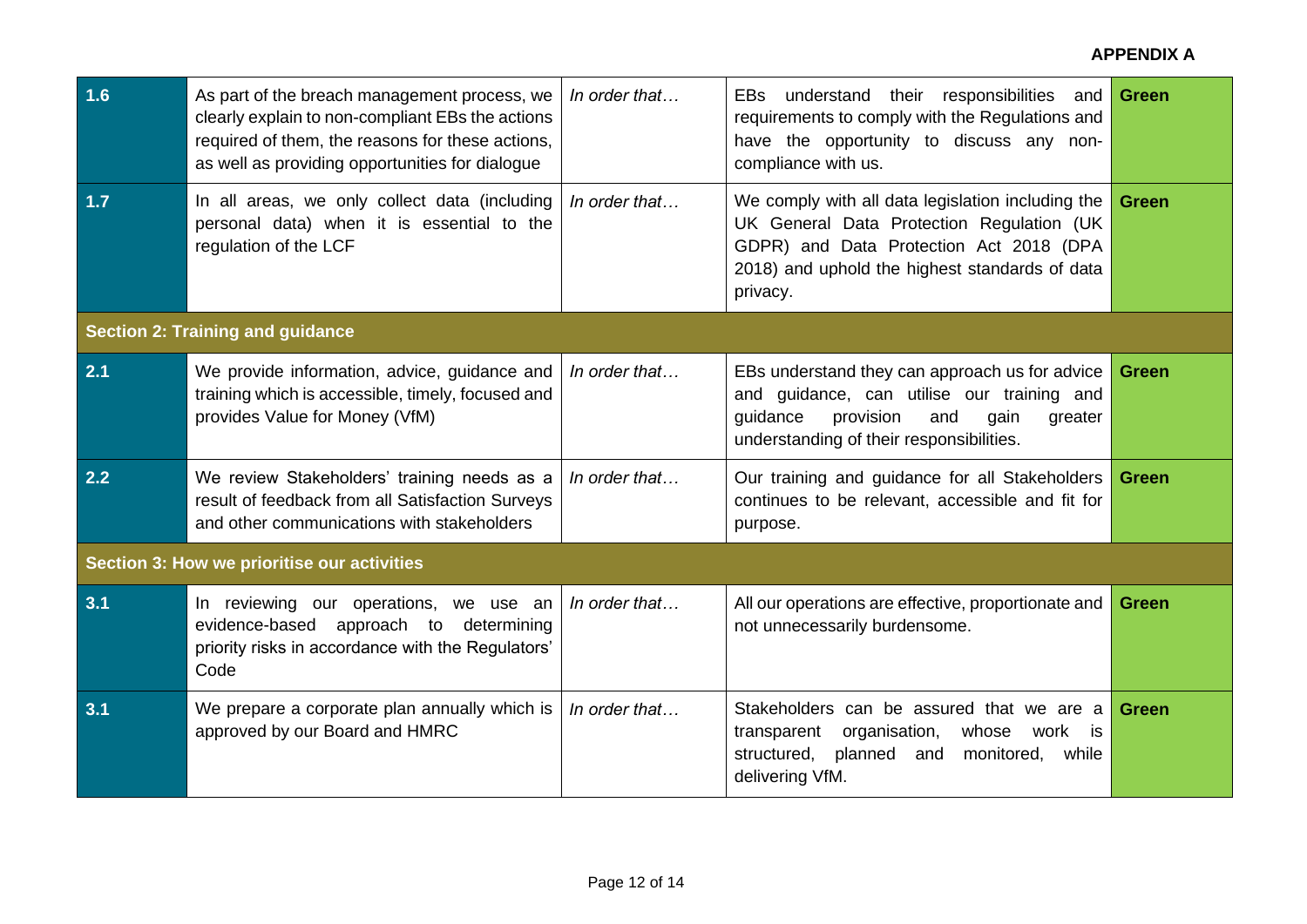#### **APPENDIX A**

| 3.3                                               | We use a risk model to help determine how<br>often each EB, or project should be reviewed.<br>From the model, EB risk scores are generated<br>based on their history within the LCF                                                                     | In order that | EBs are not reviewed more often than is<br>proportionate and necessary in order that we can<br>provide assurance to HMRC that LCF monies are<br>spent in accordance with the Regulations.         | <b>Green</b> |
|---------------------------------------------------|---------------------------------------------------------------------------------------------------------------------------------------------------------------------------------------------------------------------------------------------------------|---------------|---------------------------------------------------------------------------------------------------------------------------------------------------------------------------------------------------|--------------|
| <b>Section 4: Transparency and accountability</b> |                                                                                                                                                                                                                                                         |               |                                                                                                                                                                                                   |              |
| 4.1                                               | We publish several corporate documents<br>including our Customer Charter, service<br>standards, and details of our performance<br>against these standards. These are measured<br>through the feedback from the annual EB<br><b>Satisfaction Survey</b>  | In order that | Stakeholders understand our service standards<br>are transparent, know what is expected of us and<br>understand our expectations of Stakeholders<br>when working with our staff.                  | <b>Green</b> |
| 4.2                                               | We publish details of our Staff and their contact<br>details                                                                                                                                                                                            | In order that | Stakeholders know who to contact and how to<br>contact them.                                                                                                                                      | <b>Green</b> |
| 4.3                                               | We set out a clear complaints policy and publish<br>anonymised accounts of the outcomes of formal<br>complaints                                                                                                                                         | In order that | Stakeholders understand<br>how to make a<br>complaint, how any complaint will be handled and<br>can view the results of the complaints process.                                                   | Green        |
| 4.4                                               | We provide a clear and impartial route to appeal<br>against our decision to reject a project, or<br>enrolment application. The route to appeal,<br>either in person or in writing, is clearly explained<br>to those whose applications are not accepted | In order that | Stakeholders have confidence in the projects and<br>enrolment<br>approval<br>processes,<br>their<br>transparency, and that all applications that<br>comply with the Regulations will be approved. | <b>Green</b> |
| <b>Section 5: Better regulation</b>               |                                                                                                                                                                                                                                                         |               |                                                                                                                                                                                                   |              |
| 5.1                                               | We operate an ethos of coaching to compliance                                                                                                                                                                                                           | In order that | We achieve the objectives of compliance through<br>information, advice, guidance and<br>quality<br>the<br>training,<br>reducing<br>for<br>breach<br>need<br>management measures.                  | <b>Green</b> |